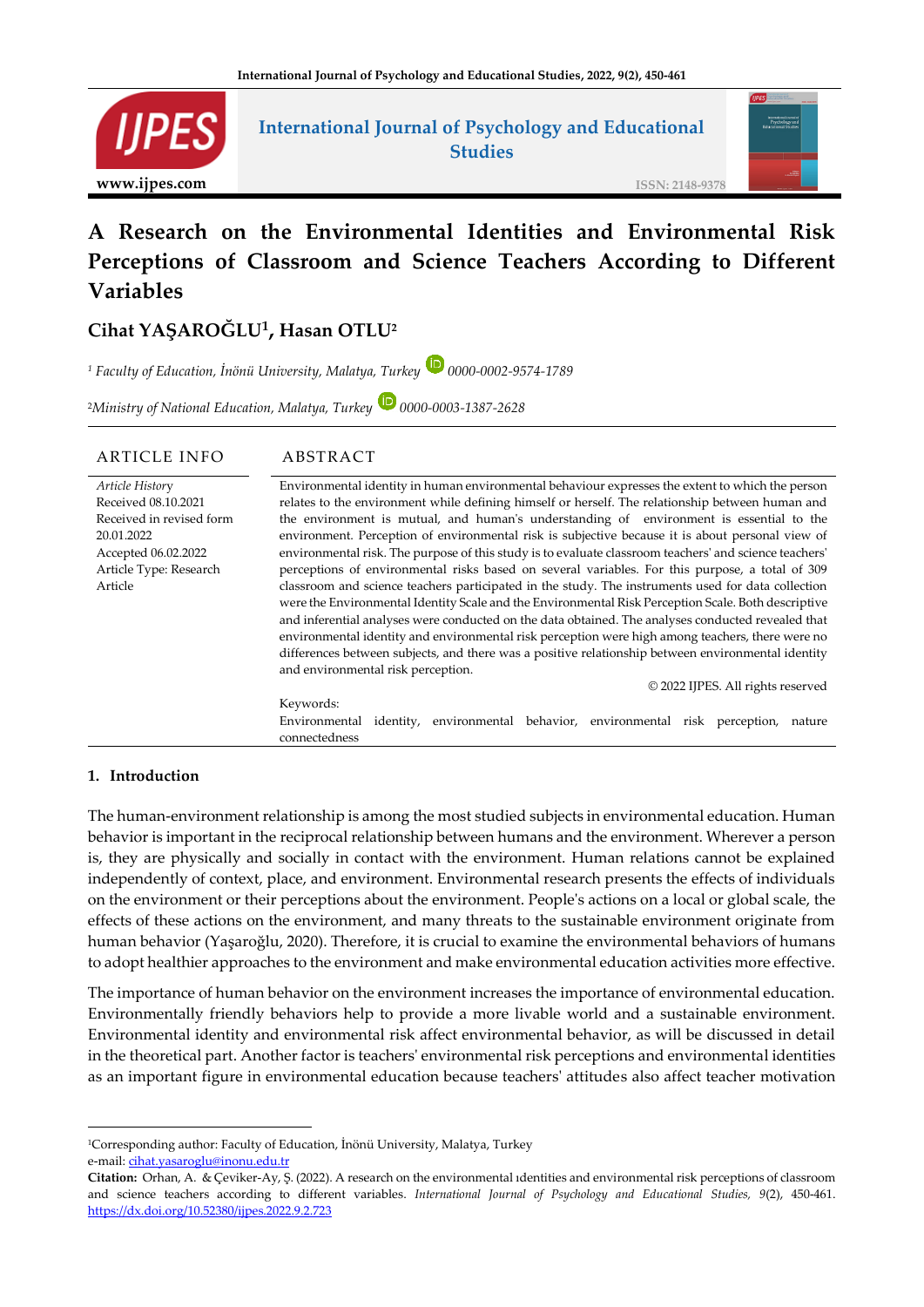for education. This study is about environmental identities and environmental risk perceptions of classroom and science teachers.

Environmental education is important for raising an environmentally conscious, sensitive, and responsible generation. The proficiency levels of educators who will give environmental education are also significant (Öztürk et al., 2015). Raising individuals who are conscious about and sensitive to the environment, who have environmental knowledge, and who can also be active participants in environmental problems is one of the effective ways to find solutions to environmental problems.

Perceiving and making sense of the immediate phenomena around the individuals is an effective agent in developing positive attitudes towards the environment (Yücel & Özkan, 2018). In addition, the aim of environmental education should be the development of behaviors to protect the environment. People should be raised as individuals who have a high perception of environmental risk, and they should turn this perception into attitudes and behaviors. Environmental education should be provided at an early age for an environmentally sensitive and conscious society (Tümer & Sümen, 2020; Yaşaroğlu, 2012).

#### **1.1. Environmental Identity**

Identity is defined as a collection of signs, qualities, and characteristics that show what kind of a person is as a social being (TDK, 2020). The identity of humans as social beings significantly affects our communication and interaction with our social and physical environments. Environmental identity is an important factor used in environmental studies to understand environmental-human interaction.

Identities define social roles, and these roles require several responsibilities. Environmental identity can describe how abstract global issues become urgent and personal for an individual. Environmental identity also determines the course of action in line with their sense of self. Understanding identity and its role in mediating behavior towards the natural world helps us understand research results and enables us to draw important practical implications. The better we understand what makes people passionate about the environment, the better we understand the psychological mechanisms that promote protective environmental policies and behaviors (Clayton & Opotow, 2004).

Environmental identity defines who people are while reflecting the extent to which people place environmental protection at the center of their lives and the extent to which they express environmental protection through their behavior (Gatersleben et al., 2012). Blatt states that people can define themselves in different ways about their identities related to nature by using studies in fields such as deep ecology, environmental ethics, ecopsychology, environmental education research, and history of science. In an extensive list, Blatt notes that humans can define themselves as an essential or insignificant part of nature, as someone who harms nature, as superior to nature, as conquerors of nature, as independent or separate from nature, as separate but connected to nature, as dependent on nature, as protectors of nature, and as defenders of nature. Our environmental identity can contain one or more of these feelings, which we think may conflict with each other (Blatt, 2013).

A critical aspect of identity is it being linked to the natural world. As humans, we try to express our environmental identity by making connections (place identity) to certain natural objects such as pets, trees, or geographic locations (Clayton, 2003). Research also proved that the physical environment has strong connections with the sense of self and that identity is an important behavioral mediator (Devine-Wright & Clayton, 2010). On the other hand, Clayton et al. associated environmental identity with general environmental anxiety and with the sense of connection with animals (Clayton et al., 2011).

Along with environmental identity, it is necessary to include place identity and green self-identity in environmental identity. "Place identity", which is one of these concepts, is a cognitive mechanism according to most studies and is a component of self-concept or personal identity. Place identity also develops environmentally responsible behaviors and plays a vital role in developing pro-environmental behaviors (Hernández Bernardo et al., 2010). Another concept is the green identity. "Green" self-identity, in other words, to which extent do the individuals consider themselves as environmentalists, generally predicts proenvironmental intentions and behaviors (Lalot et al., 2019). In fact, green identity as a concept can be associated with being more environmentalist. Lalot et al. revealed an overall positive correlation between self-identity and pro-environmental intentions in four empirical studies evaluating green self-identity and measuring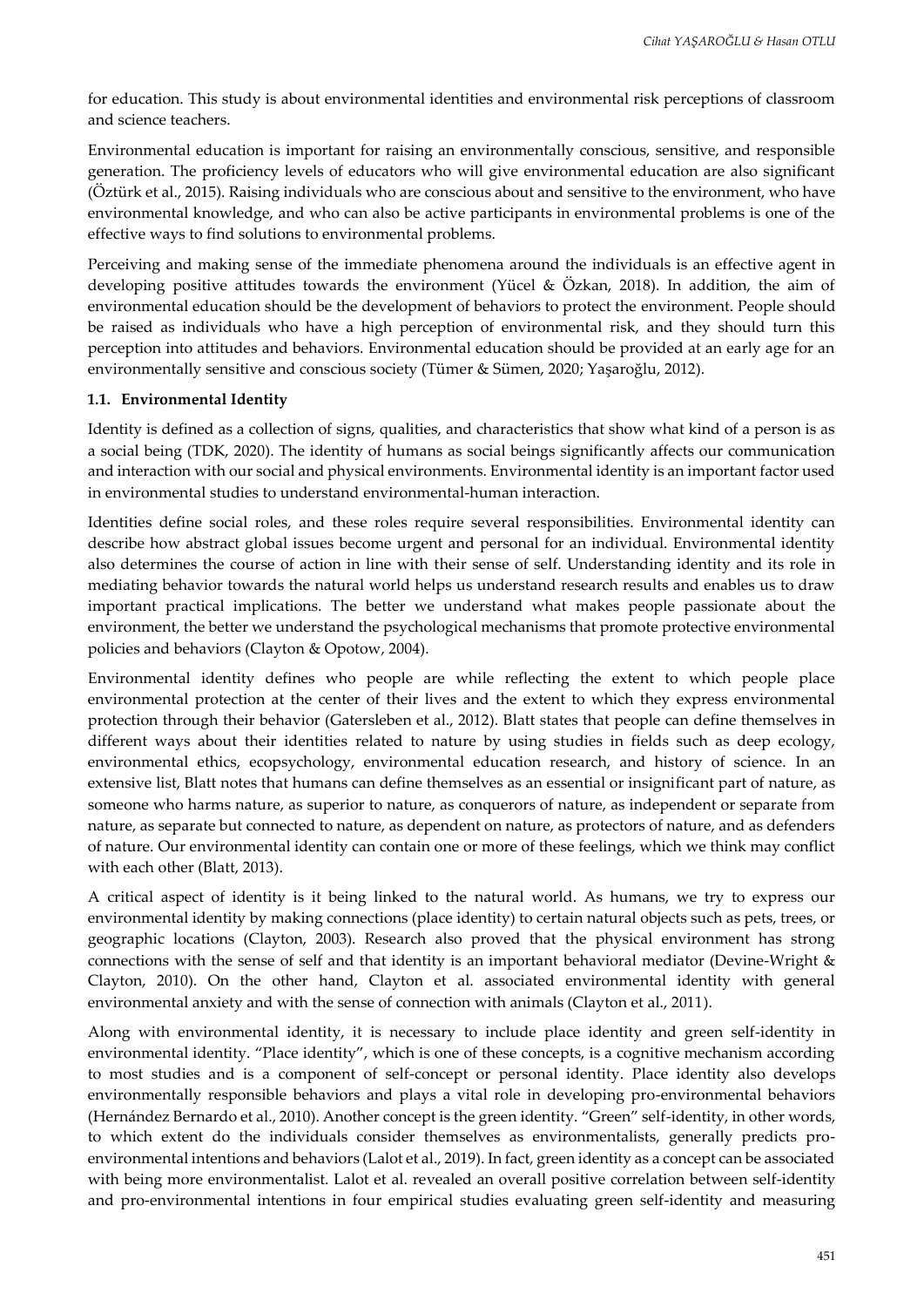green and non-green behaviors in a person's past life. In addition, the environmental identities of the participants were also found to be high in this study (Lalot et al., 2019).

Environmental identity is an important predictor of the intention to actualize pro-environmental behaviors. If the environmental self-identity is strong, a person's judgments, attitudes, and intentions are proenvironmental and environmentally friendly (Carfora et al., 2017; Gatersleben et al., 2012; Van der Werff et al., 2014). Many studies show that environmental identity is effective on pro-environmental behaviors. Although Payne (2001) claims that research on environmental identity is insufficient, the number of studies has increased in recent years, especially within the scope of environmental psychology (Devine-Wright & Clayton, 2010). Studies have shown that a solid environmental self-identity increases behaving pro-environmentally and increases motivation (Ajibade & Boateng, 2021; Carfora et al., 2007; Clayton et al., 2011; Gatersleben et al., 2012; Kashima et al., 2014; Van der Werff et al., 2014; Whitmarsh & O'Neill, 2010), it contributes to energy savings (Bonan et al., 2021) and is also associated with support for animal rights (Clayton et al., 2011). There is an urgent need for people to take action to reduce the environmental damage caused by climate change and other environmental crises they face. Accordingly, it is suggested that the relationship between nature attachment and environmental activism can be understood as a result of collective identity processes (Schmitt et al., 2018).Understanding what makes people passionate about the environment also makes it easier to understand the psychological mechanisms that encourage protective environmental policies and behaviors (Clayton & Opotow, 2004). This leads us to environmental education. Environmental education is an element that affects the formation or strengthening of environmental identity. One study shows that the Environmental Science course affects the environmental identities of students. It has been observed that many students taking the course care about environmental identity as they gain knowledge about environmental problems and become aware of the environmental effects of their behavior (Blatt, 2013). In another study, a group of young people travelling to South Asia to participate in a global education program focusing on the effects of climate change shows that these experiences and interactions effectively develop environmental identity. Social interactions with different types of people have been shown to have characteristic effects on the development of young people's environmental identities (Stapleton, 2015).Environmental Risk

In general, risk is a situation, event, or activity that has uncertain or negative consequences and affects something people value. The two critical components of risk are the severity and uncertainty of the negative outcome or loss. To characterize an outcome as negative involves assessing the events, namely judgment. Perception of risk refers to people's subjective judgments about the risk associated with any situation, event, activity, or technology (Böhm & Tanner, 2019). As an emotion, risk expresses our quick, instinctive, and intuitive reactions to danger (Slovic et al., 2004). In other words, risk is the subjective judgment of individuals about the severity and characteristics of threat. For a risk to be a problem for an individual, it must first be perceived as a problem (Böhm & Tanner, 2019; Kahyaoğlu, 2012).

Environmental risks differ from other risks in various ways. First, environmental risks are characterized as complex causal relationships and high complexities and uncertainties, requiring multiple outcomes. Second, environmental risks stem from the collective behaviors of individuals rather than single acts. Therefore, problems may not be solved easily since many people should respond collectively. Third, the consequences of environmental risks are generally delayed, and they are geographically dispersed. The people who cause a risk and those who suffer from the consequences may differ. Hence, environmental risks cause ethical problems (Böhm & Tanner, 2019).

Different factors affect risk perception. The perceptions of regular participants and experts were examined in a study investigating ecological risks related to human activities that may adversely affect water resource environments. Four factors were determined in this study: ecological impact, human benefits, controllability, and knowledge (McDaniels et al., 1997). It was stated that higher risk perception might positively impact increasing people's willingness to deal with environmental risks (De Dominicis et al., 2015). Personal and sentimental values and ethos affect the awareness of ecological risks (Böhm & Tanner, 2019; Slimak & Dietz, 2006). For example, in a study, it was found that there is a moderately significant positive correlation between the human-centered approaches of primary school teacher candidates and their environmental risk perceptions and environmental behaviors (Kaya et al., 2012). Environmental education is another factor affecting environmental risk. In a study conducted with university students, a significant and positive relationship was found between environmental education and environmental risk perceptions of students.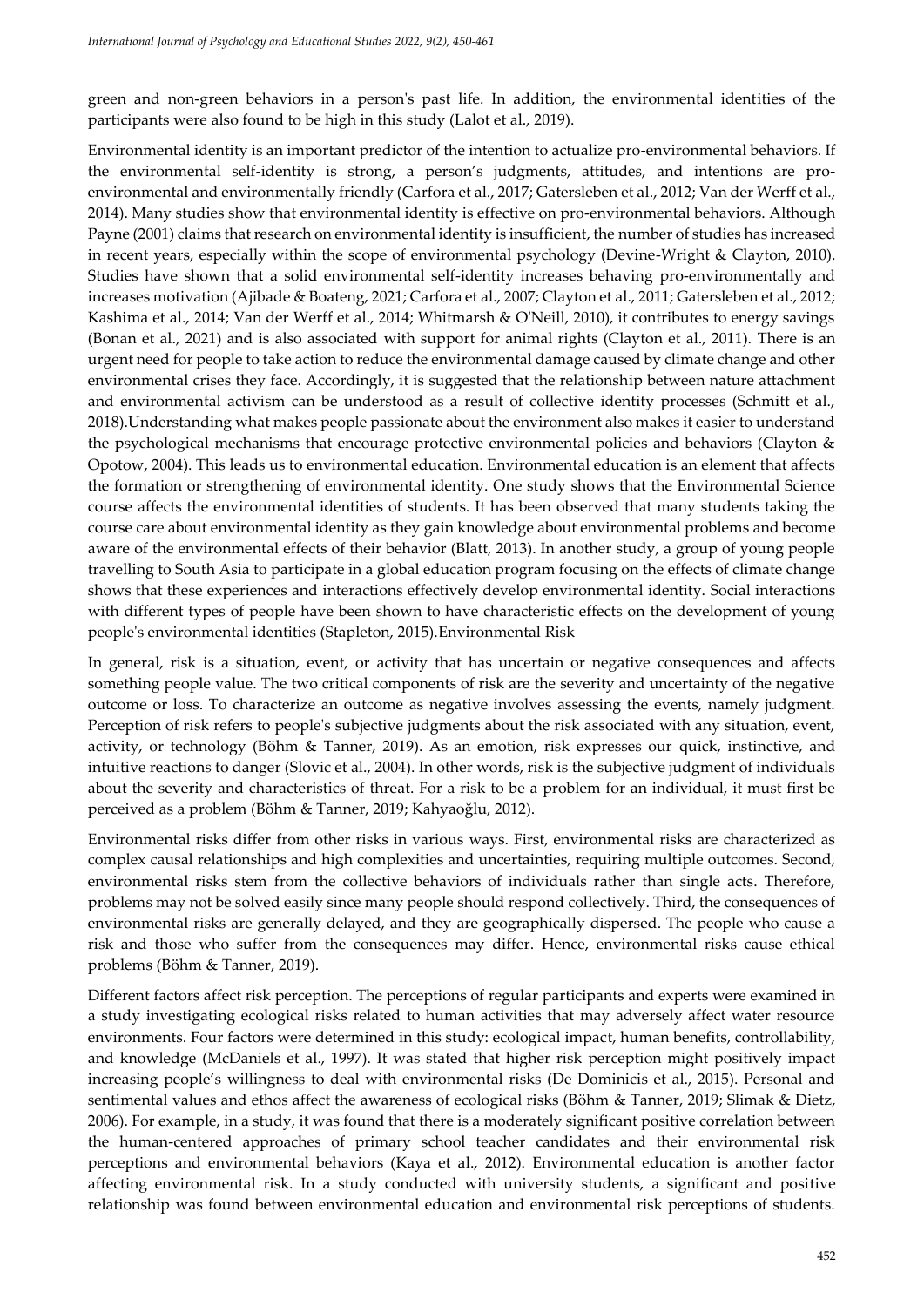The students who participated in the research stated that taking at least one environmental course during their university education affected all aspects of their environmental risk perceptions (Durmuş-Özdemir & Şener, 2016).

A study measuring flood risk perceptions in a residential area in Italy concluded that flood risk perception alone explained most of the variance in preventive behaviors to cope with flood risk (De Dominicis et al., 2015). This shows that a high perception of environmental risk increases the probability of exhibiting environmentalist behaviors. It was found out in another study conducted with university students that the most frequently consulted sources of information about risk perceptions were the internet and social networks. Nevertheless, information from internet resources and social networks was associated with an even higher risk perception (Carducci et al., 2019).

Place attachment is another factor of environmental risk. A study on environmental risk showed that place attachment is an important variable (De Dominicis et al., 2015). Another study determined that security feelings about a place cause environmental risk perception to be higher (Quinn et al., 2019). This can be interpreted as the higher the importance of the place, the higher the reflexes to protect it are. Likewise, people's responsibility to protect their family and friends also significantly affects their individual risk perceptions (Liu et al., 2020).

This study evaluates classroom and science teachers' environmental identities and environmental risk perceptions. In primary schools in Turkey, life sciences are given as a course in the first three grades, and science is taught in the third and fourth grades. Classroom teachers' environmental identities and environmental risk perceptions should be evaluated since environmental issues are also covered within the scope of life sciences courses. However, no studies in the literature directly evaluate risk perceptions and environmental identities of classroom teachers. On the other hand, comparing the environmental identities and environmental risk perceptions of science teachers using the findings obtained from the study with classroom teachers can also contribute this research to the literature.

#### **1.2. Research Problems**

- This study aims to assess environmental identities and perceptions of environmental risks by classroom and science teachers using several variables. Within this objective, answers to the following questions were sought:a. What are the environmental identity and environmental risk perceptions of classroom teachers and science teachers?
- b. Do classroom and science teachers' environmental identities and environmental risk perceptions differ according to gender, subject, and natural disaster experiences?
- c. What is the relationship between the environmental identities and environmental risk perceptions of teachers?

Today, with the introduction of information and communication technologies into every aspect of daily life, it is seen that we are in rapid change through the formation of a digital world. The digital world consists of every activity carried out in the cyber world (Kabakçı Yurdakul et al., 2013). Digitizing in every aspect gathered momentum with the pandemic experienced in 2020 in the whole world. Online classes during the pandemic resulted in increased screen time, and AAP recommends that parents be more lenient about this subject (AAP, 2020). Increased screen time has also been reported in Turkey due to COVID-19 (BAU, n.d.). Research indicates that students' screen time increased five hundred times with the pandemic period in Turkey (Hürriyet, 2021). One of the most fundamental reasons for the increase in screen time is the transformation to home-based online education instead of face-to-face education. Face-to-face education at schools officially stopped in Turkey when the first COVID-19 case was declared, and online education started. Other countries experienced similar events; for example, China introduced similar measures as well (Wang et al., 2020).

## **2. Methodology**

## **2.1. Research Model**

Since this study aims to determine the environmental identity and risk perceptions of classroom and science teachers, the correlational study method, one of the quantitative research method modelswas used.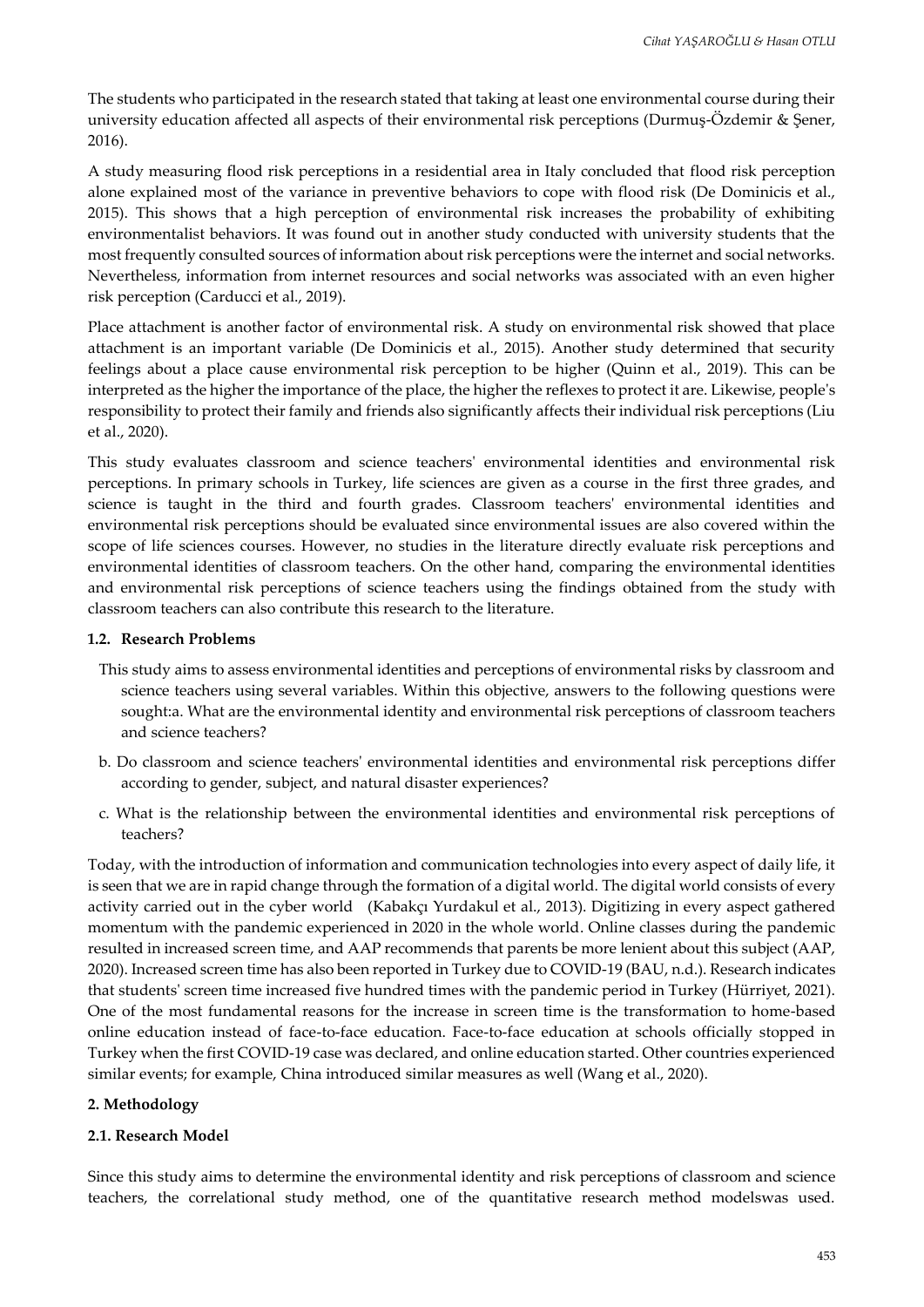Correlational research is a survey type that allows the researcher to determine the size and degree of a current relationship between two or more continuous quantitative variables. Correlation research involves collecting data from a sample of individuals or objects to determine the degree of relationships between two or more variables for the probability of making predictions based on these relationships (Lavrakas, 2008).

# **2.2. Research Sample**

The study group of this research consisted of 197 classroom teachers and 112 science teachers, who were included in the group using the convenience sampling method, working in a province in the Eastern Anatolia Region (n= 309). Convenience sampling is a technique that aims to include close, easily accessible, or suitable people in the research and is frequently used in social research (Bailey, 1994; Bhattacherjee, 2012; Bryman, 2012; Howitt, 2016).

The demographic information of the teachers who participated in the study shows that 63.75% of 309 teachers were classroom teachers, and 36.25% were science teachers. 180 (58.25%) were female, and 129 (41.75%) were male. According to seniority, 136 teachers have 1-3 years, 97 teachers 3-5 have years, 43 teachers have 5-7 years, and 33 teachers have seven years or more experience. Finally, 161 teachers (52.10%) stated that they had experienced a natural disaster, while 148 teachers (47.90%) indicated that they did not experience any natural disasters.

# **2.3. Data Collection Tools and Procedure**

A data collection tool consisting of three sections was used as a data collection tool in the research. The first section consists of questions written by the researchers to collect demographic information about classroom and science teachers. The second part of the data collection tool is the Environmental Identity Scale (EIS), and the third part is the Environmental Risk Perception Scale (ERPS). Descriptive information on scales is provided below.

*Environmental Identity Scale*: The EIS developed by Clayton (2003) and adapted to Turkish by Clayton and Kılınç (2013), consists of 24 5-point Likert-type items and 4 sub-dimensions. The items in the scale consist of items at the level of individuals' relations with the natural environment to determine the environmental identities of the participants. The scale consists of the following sub-dimensions: "Environmental Identity", "Desire to be Nature-Connected", "Resemblance to Nature", and "Environmental Behavior". Participants who filled out the scale were asked to rate each item between 1 (Strongly Disagree) and 5 (Strongly Agree). Clayton (2003) found Cronbach's Alpha reliability coefficient of the scale to be 0.90, while Clayton and Kılıç found it between .60 and .80 for four factors. In this study, the internal consistency coefficients of the sub-dimensions were calculated as between .62 and .92.

*Environmental Risk Perception Scale:* The ERPS was developed by Slimak and Dietz (2006), and adapted to Turkish by Altunoğlu and Atav (2009). The 5-point Likert scale was adapted to Turkish as a 7-point Likert scale. It consists of 23 items and four sub-dimensions: ecological risks, chemical waste risk, resource depletion risk, and global environmental risks. Participants were asked to rate the items in a scale between 1 (Not at all Important) and 7 (Very Important). Slimack and Diez calculated the Cronbach's Alpha internal consistency coefficients of sub-dimensions as0.64 and .91; Altunoğlu and Atav calculated it as .69 and .82. In this study, the reliability coefficients for the sub-dimensions were calculated as between .65 and .87.

The data were collected in 2020 – 2021. The scales were converted into online forms after obtaining the necessary permissions. The online forms prepared were sent to the classroom and science teachers by the researchers using digital environments, and the teachers were asked to fill out the form. It took three weeks for the teachers to fill out the form. Ethical rules were followed in all processes of this article.

# **2.4. Data Analysis**

The obtained forms were checked physically after the teachers filled out the online forms. It was observed that the forms were correctly and appropriately filled. The data were transferred to the SPSS program, and analyses were carried out using 309 data collection tools. Both descriptive and inferential statistics were used in the analysis of the data. Descriptive statistics such as arithmetic mean and standard deviation were used to analyze the scale and its sub-dimensions. In the inferential analysis, the normality distribution of the data was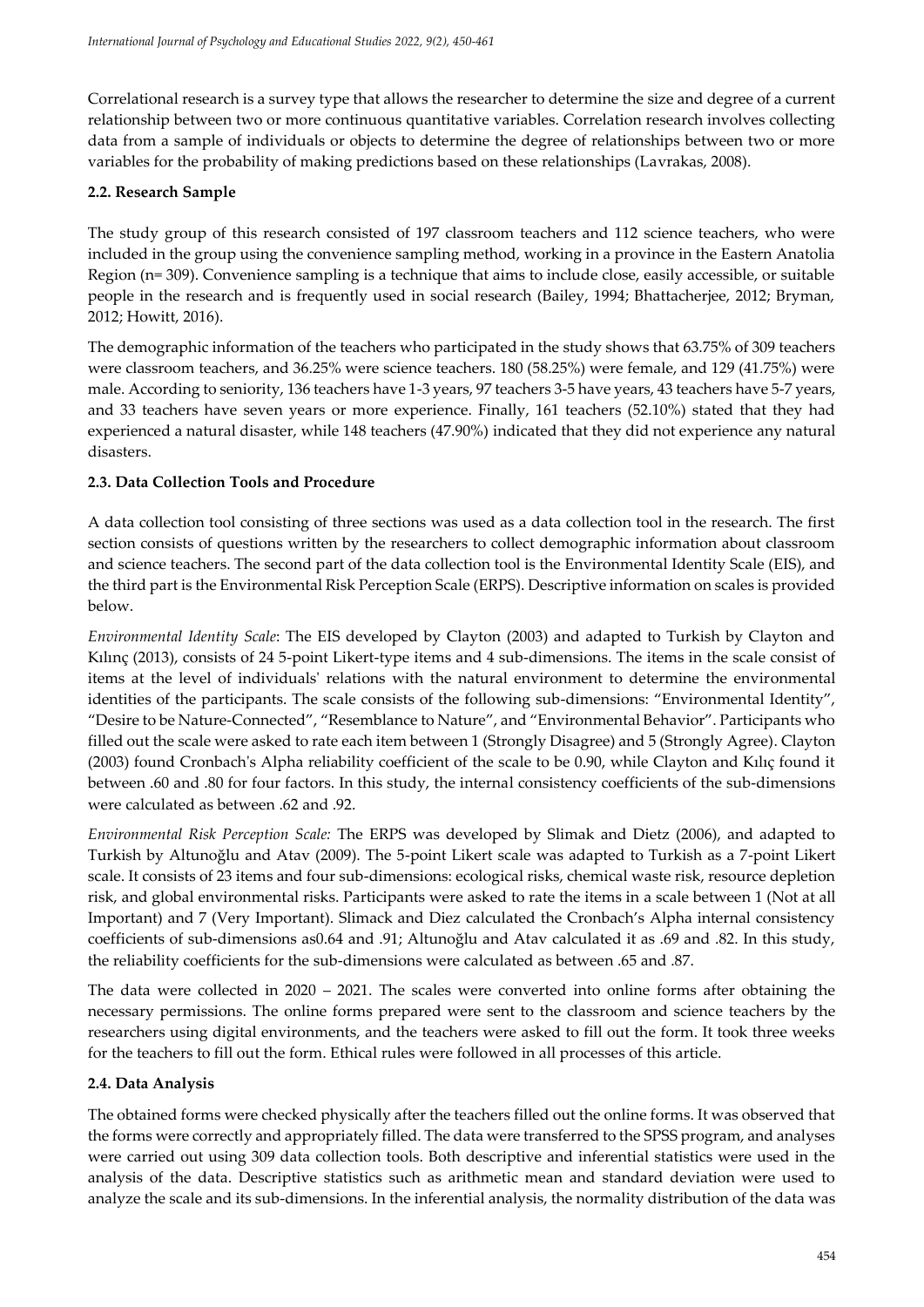tested first, and analyses were carried out on the data that were not found to have a normal distribution (Table 1). Accordingly, Kruskal-Wallis and Mann-Whitney-U tests were applied according to the gender, subject of the teachers, and whether or not the teachers experienced natural disasters. In addition, the Spearman correlation coefficient (*r*) was calculated to determine the environmental risk perceptions of teachers according to their environmental identities.

| Variables                      | Statistic | df  | r      |
|--------------------------------|-----------|-----|--------|
| Environmental Identity         | .13       | 309 | $.00*$ |
| Desire to be Nature-Connected  | .19       | 309 | $.00*$ |
| Resemblance to Nature          | .13       | 309 | $.00*$ |
| Environmental Behavior         | .18       | 309 | $.00*$ |
| <b>Ecological Risks</b>        | .18       | 309 | $.00*$ |
| <b>Chemical Waste Risk</b>     | .21       | 309 | $.00*$ |
| <b>Resource Depletion Risk</b> | .08       | 309 | $.00*$ |
| Global Environment Risk        | .22       | 309 | $.00*$ |

**Table 1.** *Kolmogorov Simirnov Tets Results for Normality* 

 $*_{p}$  < .05

#### **2.5. Ethical**

This study was performed in compliance with ethical procedures. The approval of the ethics committee was required. It was granted by the decision of the Ethics Committee of Bingöl University on 30.12.2020 under the number E-23859.

#### **3. Findings**

This section presents the descriptive findings of the scales, the difference in environmental identity and risk perceptions according to the subject, gender, seniority, and natural disaster experience, and the mutual relationship between environmental identity and environmental risk perceptions. The environmental identities and environmental risk perceptions of classroom teachers (n= 197) and science teachers (n= 112) were analyzed in accordance with the first problem.

The analysis showed that the desire to be nature-connected  $(\overline{\overline{X}} = 4.40; s = .64)$  and environmental identities  $(\overline{\overline{X}}$ = 4.30; ss=.64) of classroom teachers (n= 197) were extremely high (Strongly Agree). Resemblance to nature ( $\overline{X}$ = 4.15 ss=.66) and environmental behavior ( $\overline{X}$  = 4.04; ss=.77) were high (Agree). It was seen that the level of environmental identity ( $\overline{X}$  = 4.30; ss=.64), desire to be nature-connected ( $\overline{X}$  = 4.40; ss=.64), resemblance to nature ( $\overline{X}$  = 4.15 ss=.66), and environmental behavior ( $\overline{X}$  = 4.04; ss=.77), sub-factors of environmental identity, of science teachers (Strongly Agree) were extremely high.

When the environmental risk perceptions of teachers were analyzed, it was concluded that the classroom teachers thought that the resource depletion risk ( $\overline{X}$  = 5.43; ss= 1.13) as important, and ecological risks ( $\overline{X}$  = 6.25; ss=.86), chemical waste risk ( $\overline{\overline{X}}$  = 6.34; ss=.82) and global environment risks ( $\overline{\overline{X}}$  = 6.22; ss= .82) as very important. Similarly, science teachers thought that resource depletion risk ( $\overline{X}$  = 5.57; ss= 1.11) as important, ecological risks ( $\overline{\overline{X}}$  = 6.37; ss=.68), chemical waste risk ( $\overline{\overline{X}}$  = 6.51; ss=.63) and global environment risks ( $\overline{\overline{X}}$  = 6.34; ss= .75) as very important.

There is no significant difference in environmental identity (U=11342.50,  $p > 0.05$ ), desire to be natureconnected (U=11462.50, p > 0.05), to nature (U=10462.50, p > 0.05), and ecological behavior (U=10799.50, p > 0.05) according to the results of the Mann Whitney U test, which was conducted to test the differences in environmental identity and environmental risk perception among teachers based on gender. A significant difference in favor of women regarding perceptions of global environmental risks (U=9348.50, p<0.05) and ecological risks (U=9870.00, p<0.05) was found in environmental risk perceptions. There is no significant difference between the chemical waste risk (U=10354.50, p<0.05) and the resource depletion risk (U=10643.500, p>0.05).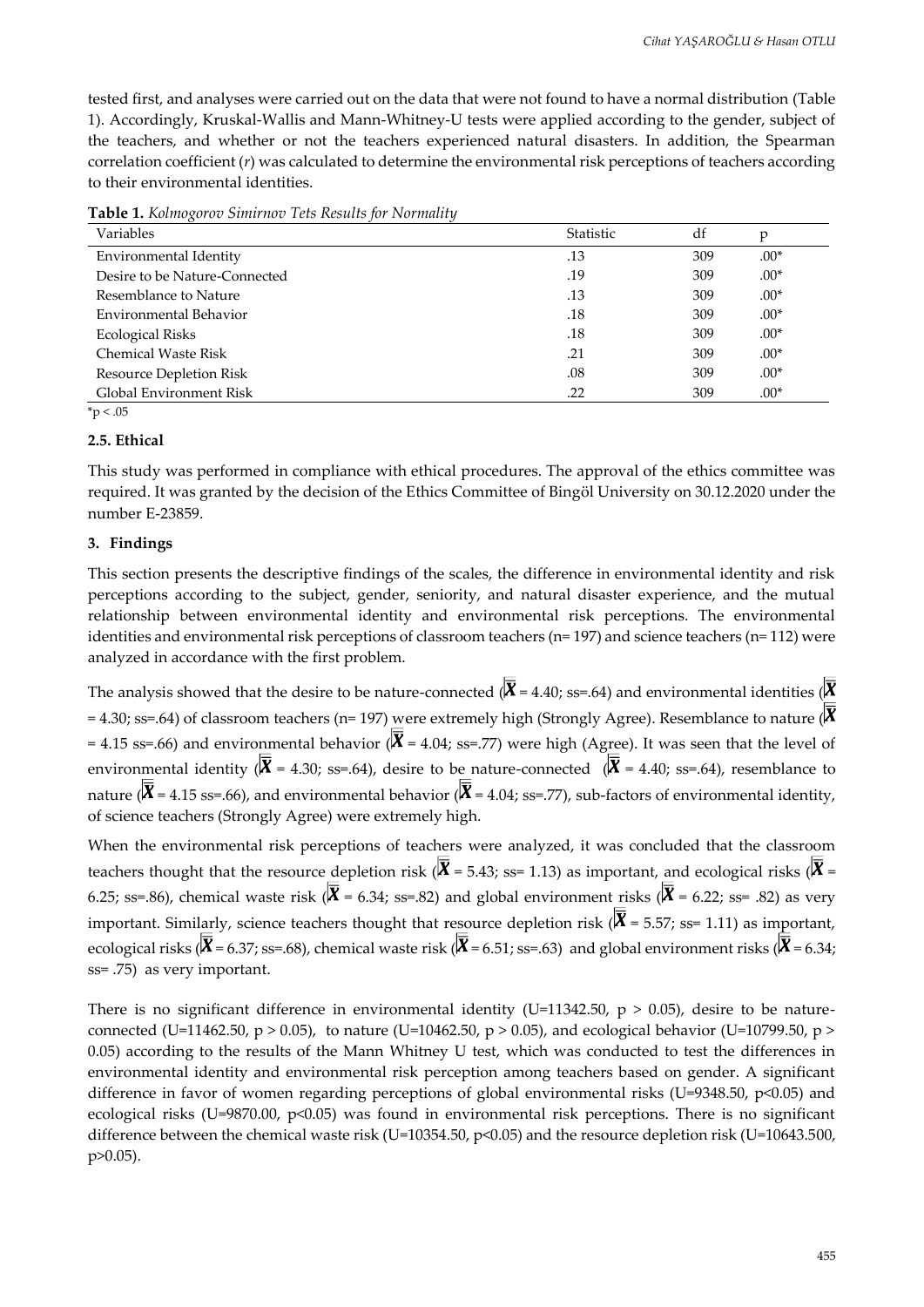|  | Table 2. U-Test Results on Differences in Environmental Identity and Environmental Risk Perception by Gender |  |
|--|--------------------------------------------------------------------------------------------------------------|--|
|  |                                                                                                              |  |

| Factor                      | Gender | n   | Mean of Ranks | <b>Total of Ranks</b> | U         | p       |
|-----------------------------|--------|-----|---------------|-----------------------|-----------|---------|
| Environmental               | Female | 180 | 156.49        | 28167.50              | 11342.500 | .727    |
| Identity                    | Male   | 129 | 152.93        | 19727.50              |           |         |
| Desire to be Nature-        | Female | 180 | 115.82        | 28047.50              | 11462.500 | .845    |
| Connected                   | Male   | 129 | 153.86        | 198.4750              |           |         |
| Resemblance to              | Female | 180 | 161.38        | 29047.50              | 10462.500 | .134    |
| Nature                      | Male   | 129 | 146.10        | 18847.50              |           |         |
| Environmental               | Female | 180 | 159.50        | 28710.50              |           | .282    |
| Behavior                    | Male   | 129 | 148.72        | 19184.50              | 10799.500 |         |
|                             | Female | 180 | 164.67        | 29640.00              | 9870.000  | $.022*$ |
| <b>Ecological Risks</b>     | Male   | 129 | 141.51        | 18255.00              |           |         |
| <b>Chemical Waste Risks</b> | Female | 180 | 161.98        | 29155.50              | 10354.500 | .091    |
|                             | Male   | 129 | 145.27        | 18739.50              |           |         |
| Resource Depletion          | Female | 180 | 160.37        | 28867.00              | 10643.000 | .209    |
| <b>Risk</b>                 | Male   | 129 | 147.50        | 19028.00              |           |         |
| Global Environment          | Female | 180 | 167.56        | 30161.50              |           | $.002*$ |
| Risk                        | Male   | 129 | 137.47        | 17733.50              | 9348.500  |         |
| $*p05$                      |        |     |               |                       |           |         |

**Table 3.** *U-Test Results on the Difference in Environmental Identity and Environmental Risk Perceptions by Subject*

| Factor                  | Subject           | n   | Mean of Ranks | <b>Total of Ranks</b> | U         | p    |
|-------------------------|-------------------|-----|---------------|-----------------------|-----------|------|
| Environmental           | Classroom Teacher | 197 | 150.87        | 29720.50              | 10217.500 | .276 |
| Identity                | Science Teacher   | 112 | 162.27        | 18174.50              |           |      |
| Desire to be            | Classroom Teacher | 197 | 152.11        | 29965.50              |           |      |
| Nature-<br>Connected    | Science Teacher   | 112 | 160.08        | 17929.50              | 10462.500 | .438 |
| Resemblance to          | Classroom Teacher | 197 | 149.26        | 29403.50              | 9900.500  | .130 |
| Nature                  | Science Teacher   | 112 | 165.10        | 18491.50              |           |      |
| Environmental           | Classroom Teacher | 197 | 148.25        | 29205.50              | 9702.500  | .070 |
| Behavior                | Science Teacher   | 112 | 166.87        | 18689.50              |           |      |
| <b>Ecological Risks</b> | Classroom Teacher | 197 | 151.96        | 29937.00              | 10434.000 | .418 |
|                         | Science Teacher   | 112 | 160.34        | 17958.00              |           |      |
| <b>Chemical Waste</b>   | Classroom Teacher | 197 | 149.58        | 29467.50              | 9964.500  |      |
| Risk                    | Science Teacher   | 112 | 164.53        | 18427.50              |           | .141 |
| Resource                | Classroom Teacher | 197 | 150.20        | 29588.50              | 10085.500 | .208 |
| Depletion Risk          | Science Teacher   | 112 | 163.45        | 18306.50              |           |      |
| Global                  | Classroom Teacher | 197 | 150.93        | 29734.00              |           |      |
| Environment<br>Risk     | Science Teacher   | 112 | 162.15        | 18161.00              | 10231.000 | .271 |

Table 3 shows the results of the Mann-Whitney U test conducted to determine the differences between environmental identity and teachers' perceptions of environmental risks by their subjects, which is another subproblem.The analysis conducted did not result in a significant difference in environmental identities and environmental risk perceptions of teachers according to their branches [environmental identity (U=10217.50, p>0.05), desire to be nature-connected (U=10462.50, p>0.05), resemblance to nature (U=9900.50, p>0.05), environmental behavior (U=9702.50, p>0.05), ecological risks (U=10434.00, p>0.05), chemical waste risk (U=9964.50, p>0.05), resource depletion risk (U=10085.50, p>0.05) global environment risk (U=10231.00, p>0.05)].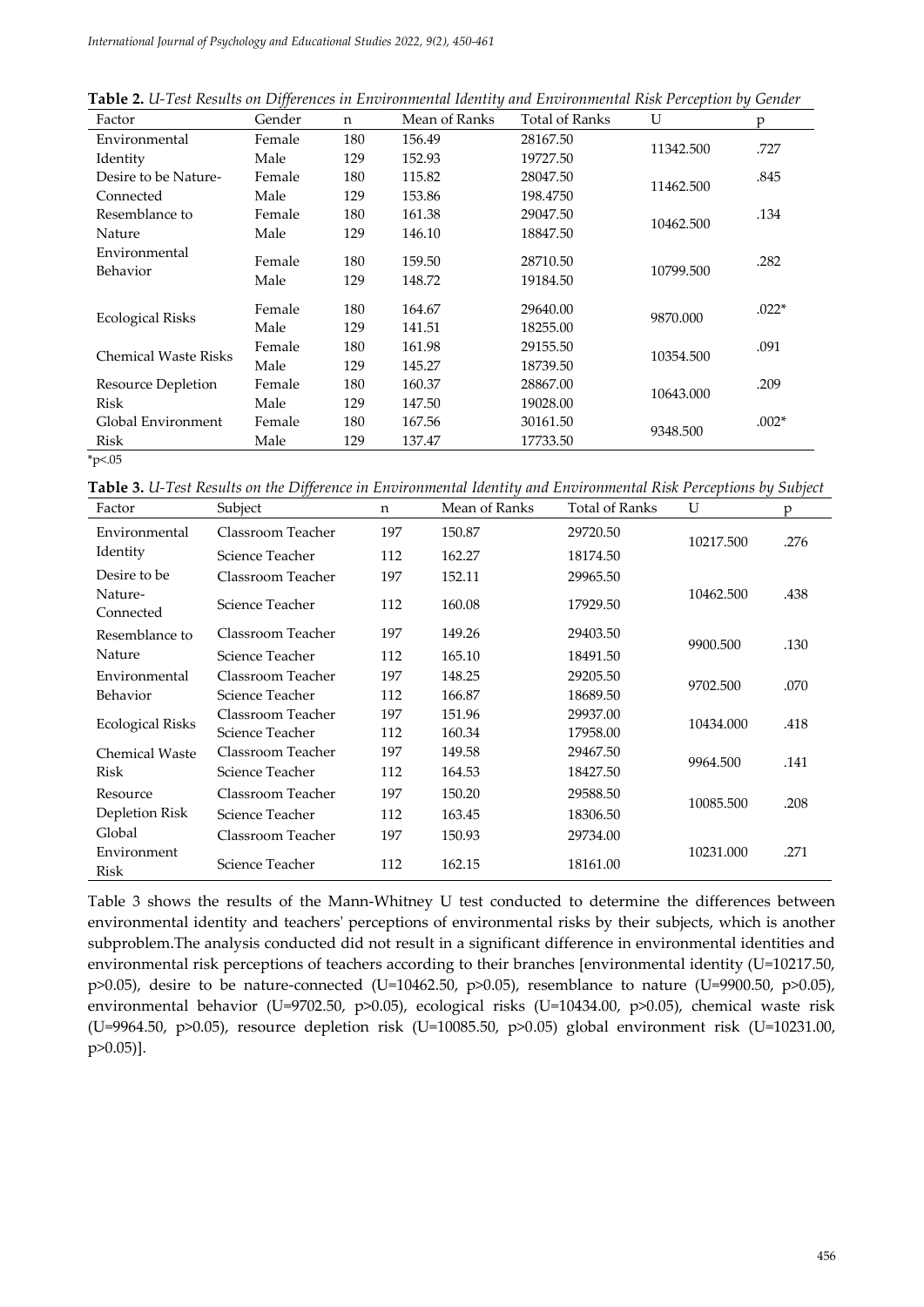| Factor                         | <b>Natural Disaster</b><br>Experience | n   | Mean of Ranks | <b>Total of Ranks</b> | U         | $\, {\bf p}$ |
|--------------------------------|---------------------------------------|-----|---------------|-----------------------|-----------|--------------|
| Environmental Identity         | Yes                                   | 161 | 153.02        | 24637.00              | 11596.000 | .683         |
|                                | No                                    | 148 | 157.15        | 23258.00              |           |              |
| Desire to be Nature-Connected  | Yes                                   | 161 | 145.16        | 23370.00              | 10329.000 | $.038*$      |
|                                | No                                    | 148 | 165.71        | 24525.00              |           |              |
| Resemblance to Nature          | Yes                                   | 161 | 151.03        | 24315.50              | 11274.500 | .410         |
|                                | No                                    | 148 | 159.32        | 23579.50              |           |              |
| <b>Environmental Behavior</b>  | Yes                                   | 161 | 156.66        | 25223.00              |           |              |
|                                | No                                    | 148 | 153.19        | 22672.00              | 11646.000 | .725         |
|                                | Yes                                   | 161 | 158.24        | 25476.50              |           |              |
| <b>Ecological Risks</b>        | No                                    | 148 | 151.48        | 22418.50              | 11392.500 | .497         |
|                                | Yes                                   | 161 | 157.46        | 25351.00              |           |              |
| <b>Chemical Waste Risk</b>     | No                                    | 148 | 152.32        | 22544.00              | 11518.000 | .599         |
| <b>Resource Depletion Risk</b> | Yes                                   | 161 | 168.24        | 27086.00              | 9783.000  | $.006*$      |
|                                | No                                    | 148 | 140.60        | 20809.00              |           |              |
|                                | Yes                                   | 161 | 159.07        | 25610.00              |           |              |
| Global Environment Risk        | No                                    | 148 | 150.57        | 22285.00              | 11259.000 | .387         |

**Table 4.** *U-Test Results on the Differences in Environmental Identity and Environmental Risk Perceptions According to the Natural Disaster Experiences of Participants* 

 $*_{p}$  < .05

Table 4 presents the Mann-Whitney U Test results regarding the significant difference in teachers' environmental identities and environmental risk perceptions according to their natural disaster experiences, which is another sub-problem. The analyzes revealed a significant difference in favor of teachers who had not experienced natural disasters in the desire for nature connectedness sub-dimension of environmental identity  $(U=10329.00, p < 0.05)$ , no difference was found in other sub-dimensions [environmental identity  $(U=11596.00, p < 0.05)$ ]  $p > 0.05$ ), nature connectedness (U=11274.50,  $p > 0.05$ ), environmental behavior (U=11646.50,  $p > 0.05$ )]. While there was a significant difference in the sub-dimension resource depletion (U=9783.000,  $p < 0.05$ ) of the environmental risk perception scale in favor of teachers who had experienced natural disasters, in the other sub-dimensions [ecological risk (U=11392.50,  $p > 0.05$ ), chemical waste risk (U=11518.00,  $p > 0.05$ ), global environmental risk (U=11259.00, p > 0.05)], no significant difference was found.

| Variables                     | Ecological | Chemical Waste | Resource       | Global           |
|-------------------------------|------------|----------------|----------------|------------------|
|                               | Risks      | Risk           | Depletion Risk | Environment Risk |
| Environmental Identity        | $.44**$    | $.44**$        | $.11*$         | $.39**$          |
| Desire to be Nature-Connected | $.35**$    | $.35**$        | .06            | $.31**$          |
| Resemblance to Nature         | $.41**$    | $.41***$       | $.12*$         | $.36**$          |
| Environmental Behavior        | $.37**$    | $.36**$        | $.13*$         | $.35**$          |

 $*$ p < .05;  $*$  $*$  p < .01

Table 5 shows the Spearman correlation analysis results. According to the results of Spearman correlation analysis performed to determine the relationship between teachers' environmental identity (n= 309) and their perception of environmental risks, which is the last problem set, environmental identity and ecological risks were (r=.44; p <.01), chemical waste risk (r=. .44; p <.01), and global environmental risks (r=.39; p <.01) were positively moderately correlated, and resource depletion risk ( $r=11$ ;  $p < 05$ ) was positively weakly correlated with the above risks. The other sub-dimensions, the desire to be nature-connected and ecological risks (r=.35; p<.01), chemical waste risk (r=.35; p<.01) and global environmental risks (r=.31; p<.01) ) was positively moderately correlated, and no correlation was found with the resource depletion risk (r=.06; p>.05). There was a moderate positive correlation between the resemblance to nature sub-dimension and ecological risks (r=.41; p<.01), chemical waste risk (r=.41; p<.01), and global environmental risks (r=.36; p<.01), and a weak positive correlation with the resource depletion risk ( $r=12$ ;  $p<05$ ). Lastly, there was a moderate positive correlation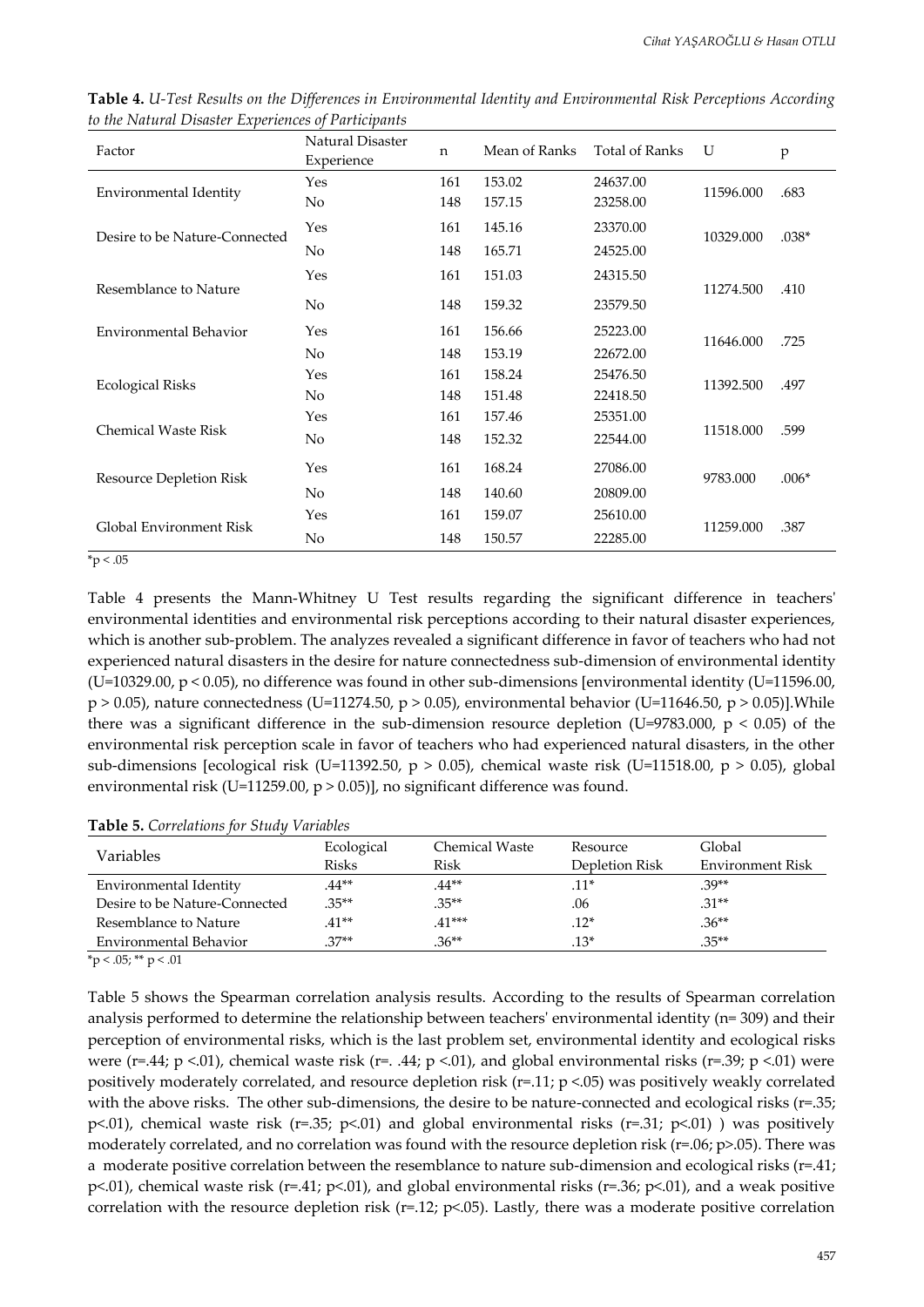between environmental behavior and ecological risks ( $r=0.37$ ;  $p<0.01$ ), chemical waste risk ( $r=0.36$ ;  $p<0.01$ ), and global environmental risks (r=.35;  $p<.01$ ), and a weak positive correlation with the resource depletion risk  $(r=.13; p<.05).$ 

#### **4. Conclusion and Discussion**

Data collected from 309 teachers were analyzed in this study. The environmental identities and environmental risk perceptions of classroom and science teachers were examined according to several variables using the correlational survey model. The results obtained as a result of the analysis are presented and discussed.

First, the descriptive analysis results of teachers' environmental identity and environmental risk perceptions are presented. Classroom teachers' environmental identities and desire to be nature-connected were relatively high, and their resemblance to nature and environmentalist behaviors was high. Environmental identity perceptions of science teachers were quite high in all sub-dimensions. Different results were obtained from studies conducted to measure environmental identities or risk perceptions in different sample groups. It was determined that the environmental identities of pre-service teachers in different subjects were very strong (Öztarakçı, 2019), and the environmental identities of pre-service science teachers were relatively strong (Tanık Önal et al., 2020).

According to the descriptive analysis results of environmental risk perceptions of teachers, classroom teachers perceive the resource depletion risk high and chemical waste, ecological, and global environmental risks at a very high level. On the other hand, science teachers perceive the resource depletion risk of environmental risks at a high level and chemical waste, ecological and global environmental risks at a very high level. Due to the inadequacy of studies to determine environmental risks in teacher groups, the findings obtained in this study were discussed with the results obtained from different sample groups. Accordingly, in a study conducted with high school students, the perception of environmental risks was found to be above the mean level (Altunoğlu & Atav, 2009), while in a study conducted with adolescents, the perception of environmental risks was at a significant level (Tuemer & Suemen, 2020).Risk perceptions of university students (Sam et al., 2010) and nursing department students in another study were also found to be high (Sayan & Kaya, 2016). In different studies, the highest perceived risk in university students was found to be the release of radioactive materials associated with nuclear energy production (Yapici et al., 2017), and the risk for chemical pollution of water and food was at a high level (Carducci et al., 2019).

The study concluded that the environmental identities of classroom and science teachers did not differ according to gender. This finding partially overlaps with the findings in the literature. While one study concluded that pre-service teachers' environmental identities did not differ by gender (Oeztarakçı, 2019), another study that measured environmental identity found that female teachers identified more strongly with an environmental consumer identity than male teachers. (Gatersleben et al., 2012).

Looking at the result of differentiation in teachers' perception of environmental risks, it became clear that women perceive ecological risks and global environmental risks more than men doThere was no difference in the views of male or female participants in other sub-dimensions. Some studies in the literature showed no difference based on gender in environmental risks, while in some studies, it was observed that male participants had higher risk perceptions, while others stated that female participants had a higher risk perception. To support the finding of this study, studies have shown that environmental risk perception does not differ by gender among secondary school students (Kahyaoğlu, 2012; Palancı & Sarıkaya, 2019), adolescents (Tümer & Suemen, 2020), and young professionals (Kızılay & Tanık Önal, 2019). A study conducted with university students determined that female participants had higher risk perceptions than male participants (Sam et al., 2010; Yapici et al., 2017). Again, in the study in which the environmental risk perceptions of nursing department students were measured, it was determined that the risk perceptions of female students were significantly higher than male students (Sayan & Kaya, 2016). There are also findings indicating that environmental risk perceptions are higher in males. For example, in a study with a total of 1700 surveys in six cities in China, it was found that men have a higher risk perception than women (Liu et al., 2020).

According to the subject they teach, there was no difference in the environmental identity and environmental risk perceptions of classroom and science teachers. According to a similar finding, the environmental risk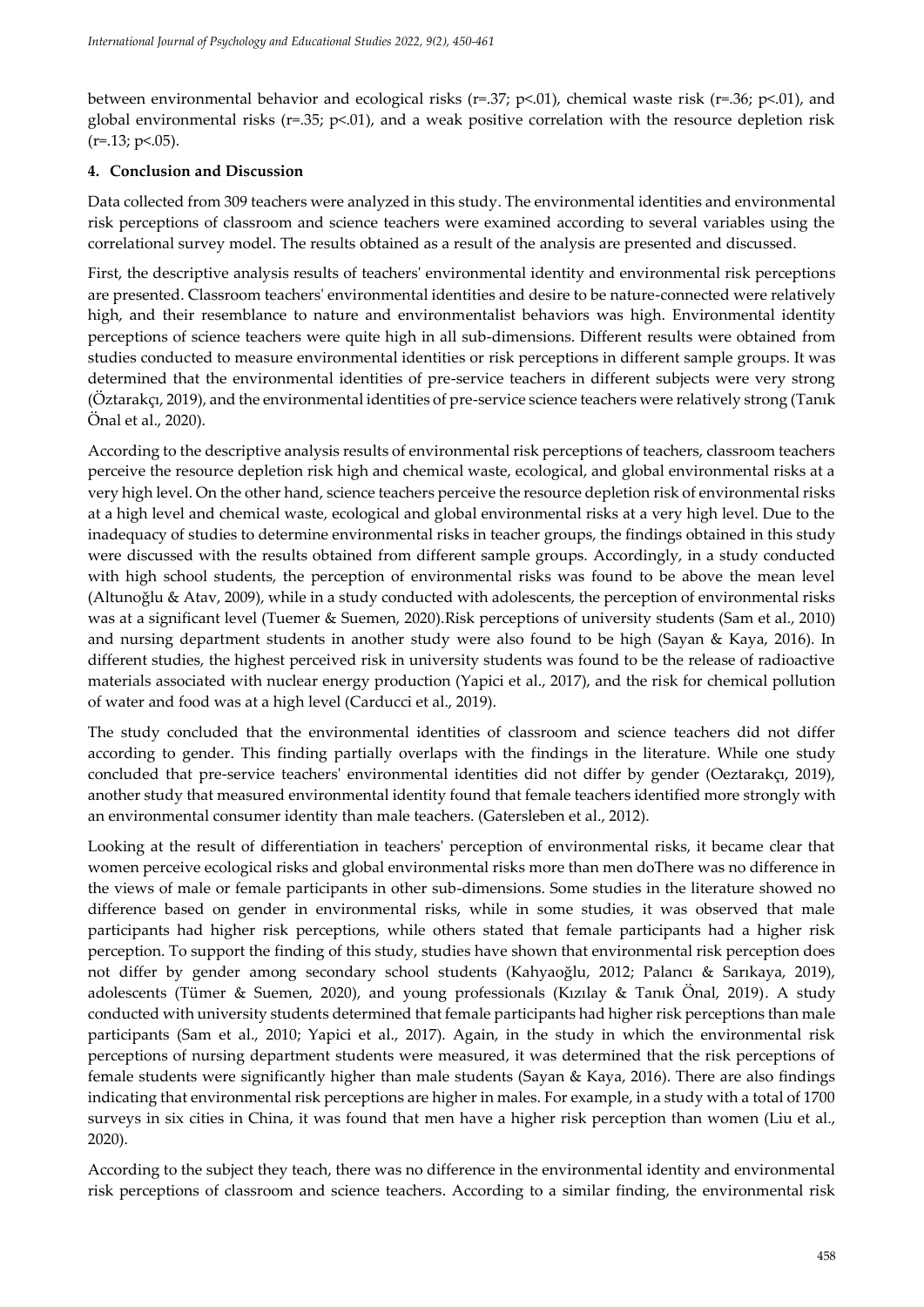perceptions of pre-service teachers do not differ according to the subject (Kahyaoğlu, 2012). This study has stated that environmental identities and environmental risk perceptions are important because classroom and science teachers are important actors in environmental education. In this study, it can be said that the environmental identities and environmental risk factors of classroom and science teachers did not differ, as the high environmental identities and environmental risk perceptions of both subject teachers can be understood from the descriptive analyses.

Teachers who stated that they did not experience natural disasters were more willing to be nature-connected than teachers who experienced natural disasters. Teachers who experienced natural disasters perceived the risk of resource depletion more strongly than teachers who did not experience natural disasters. On other subdimensions, the views of teachers who experienced natural disasters and those who did not did not differ. No other study in the literature examines the relationship between natural disaster experience and risk perception or environmental identity.However, it has been stated that the interaction of young people with citizens affected by climate change is essential for developing their environmental identities (Stapleton, 2015).

Teachers who did not experience natural disasters had a higher desire to be nature-connected than teachers who experienced natural disasters can be explained by the fact that teachers who have experienced natural disasters associate themselves less with the environment. On the other hand, the perception of the resource depletion risk of teachers experiencing natural disasters may be related to the possibility of establishing a relationship between resource depletion and the environmental disasters they experienced.

There was a positive relationship between environmental identities and environmental risk perceptions of teachers. There was a moderate positive correlation between the dimensions of environmental identity, being nature-connected, resemblance to nature and environmental behavior, and ecological risks, chemical waste risk, and global environmental risks when the context of sub-dimensions was considered. There was a low positive correlation between environmental identity, resemblance to nature, environmental behavior, and resource depletion risk. However, there was no correlation between being nature-connected and resource depletion risk.

#### **5. References**

- Altunoğlu, B. D., & Atav, E. S. (2009). Ortaöğretim öğrencilerinin çevre risk algısı. *Hacettepe Üniversitesi Eğitim Fakültesi Dergisi*, *36*, 1–11.
- Bailey, K. D. (1994). *Methods of social research* (4. Ed.). The Free Press. <https://doi.org/10.1017/CBO9781107415324.004>
- Bhattacherjee, A. (2012). Social science research: Principles, methods, and practices. In *Pure and Applied Chemistry*. https://doi.org/10.1351/pac198961091657
- Blatt, E. N. (2013). Exploring environmental identity and behavioral change in an Environmental Science course. *Cultural Studies of Science Education*, *8*(2), 467–488. https://doi.org/10.1007/s11422-012-9459-2
- Bonan, J., Cattaneo, C., D'Adda, G., & Tavoni, M. (2021). Can social information programs be more effective? The role of environmental identity for energy conservation. *Journal of Environmental Economics and Management*, 102467. https://doi.org/10.1016/j.jeem.2021.102467
- Böhm, G., & Tanner, C. (2019). Environmental risk perception. In L. Steg & J. I. M. De Groot (Ed.), *Environmental Psychology: An Introduction* (ss. 40–53). John Wiley & Sons.
- Bryman, A. (2012). *Social research methods.* (4. Ed.). Oxford University Press Inc.
- Carducci, A., Fiore, M., Azara, A., Bonaccorsi, G., Bortoletto, M., Caggiano, G., Calamusa, A., De Donno, A., De Giglio, O., Dettori, M., Di Giovanni, P., Di Pietro, A., Facciolà, A., Federigi, I., Grappasonni, I., Izzotti, A., Libralato, G., Lorini, C., Montagna, M. T., … Ferrante, M. (2019). Environment and health: Risk perception and its determinants among Italian university students. *Science of the Total Environment*, *691*, 1162–1172. https://doi.org/10.1016/j.scitotenv.2019.07.201
- Clayton, S. & Kilinç, A. (2013). Proenvironmental concern and behavior in Turkey: The role of national and environmental identity. *PsyEcology*, *4*(3), 311–330. https://doi.org/10.1174/217119713807749850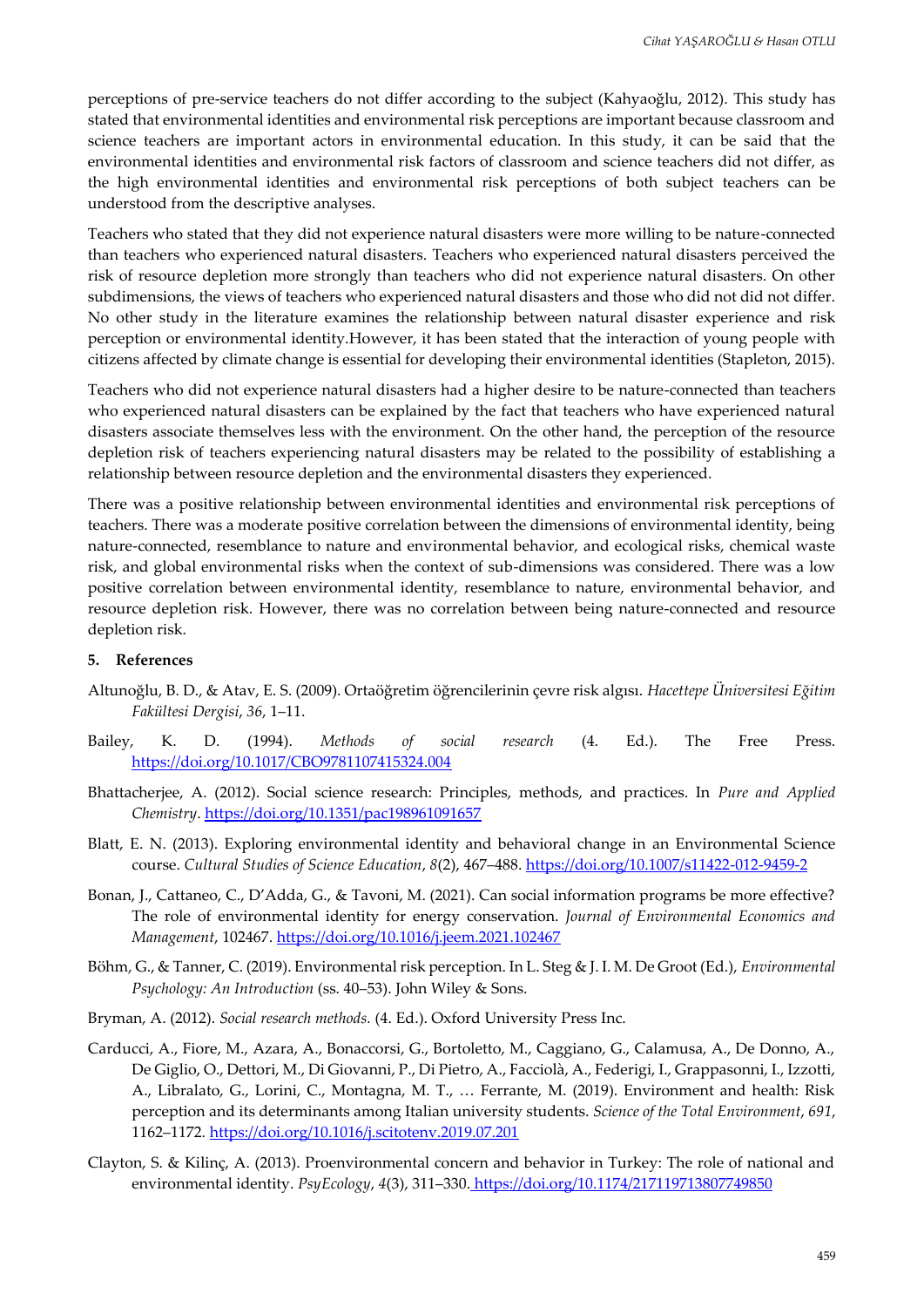- Clayton, S. & Opotow, S. (2004). Introduction: Identity and the natural environment. In Clayton, S. & Opotow, S. (Ed.), *Identity and the natural environment: The psychological significance of nature*. The MIT Press.
- Clayton, S. (2003a). Environmental Identity: A conceptual and an operational definition. In *Identity and the natural environment: The psychological significance of nature.* (pp. 45–65). MIT Press.
- Clayton, S. (2003b). Environmental Identity: A conceptual and an operational definition. In *Identity and the natural environment: The psychological significance of nature.* (pp. 45–65). MIT Press.
- Clayton, S., Fraser, J., & Burgess, C. (2011). The role of zoos in fostering environmental identity. *Ecopsychology*, *3*(2), 87–96. https://doi.org/10.1089/eco.2010.0079
- De Dominicis, S., Fornara, F., Ganucci Cancellieri, U., Twigger-Ross, C., & Bonaiuto, M. (2015). We are at risk, and so what? Place attachment, environmental risk perceptions and preventive coping behaviours. *Journal of Environmental Psychology*, *43*, 66–78. https://doi.org/10.1016/j.jenvp.2015.05.010
- Devine-Wright, P., & Clayton, S. (2010). Introduction to the special issue: Place, identity and environmental behaviour. *Journal of Environmental Psychology*, *30*(3), 267–270. https://doi.org/10.1016/S0272- 4944(10)00078-2
- Durmuş-Özdemir, E. & Şener, S. (2016). The Impact of higher education on environmental risk perceptions. *China-USA Business Review*, *15*(9). https://doi.org/10.17265/1537-1514/2016.09.005
- Hernández Bernardo, B., Martín, A. M., Ruiz, C., & Hidalgo, M. del C. (2010). The role of place identity and place attachment in breaking environmental protection laws. *Journal of Environmental Psychology*, *30*(3), 281–288. https://doi.org/10.1016/j.jenvp.2010.01.009
- Howitt, D. (2016). *Introduction to qualitative methods in psychology* (3th baskı). Pearson.
- Kahyaoğlu, M. (2012). The relationship between teacher candidates' environmental risk perceptions and problem solving skills. Içinde *Journal of Education and Future* (C. 2).
- Kaya, M. F., Kahyaoğlu, M., & Birel, G. F. (2012). An evaluation of elementary teacher candidates' environmental approaches, environmental risk perceptions and environmental behaviours. *Procedia - Social and Behavioral Sciences*, *55*, 1098–1103. https://doi.org/10.1016/j.sbspro.2012.09.602
- Kızılay, E., & Tanık Önal, N. (2019). From the environmental identity to the behavior: The status of pre-service science teachers. *International Journal of Evaluation and Research in Education (IJERE)*, *8*(2), 271. https://doi.org/10.11591/ijere.v8i2.19581
- Lalot, F., Quiamzade, A., Falomir-Pichastor, J. M., & Gollwitzer, P. M. (2019). *When does self-identity predict intention to act green? A self-completion account relying on past behaviour and majority-minority support for pro-environmental values*. https://doi.org/10.1016/j.jenvp.2019.01.002
- Lavrakas, P. (Ed.). (2008). *Encyclopedia of survey research methods*. Sage.
- Liu, T., Zhang, H., Li, X., & Zhang, H. (2020). Individual factors influencing risk perceptions of hazardous chemicals in China. *Environmental Research*, *186*, 109523. https://doi.org/10.1016/j.envres.2020.109523
- McDaniels, T. L., Axelrod, L. J., Cavanagh, N. S., & Slovic, P. (1997). Perception of ecological risk to water environments. *Risk Analysis*, *17*(3), 341–352. https://doi.org/10.1111/j.1539-6924.1997.tb00872.x
- Öztarakçı, D. (2019). *Öğretmen adaylarının çevre dostu davranışları ve çevre kimlikleri*. Balıkesir Üniversitesi.
- Palancı, E., & Sarıkaya, M. (2019). Ortaokul öğrencilerinin çevre risk algı puanları ile fen bilimleri dersi akademik başarıları arasındaki ilişkinin araştırılması 1. *Anadolu Kültürel Araştırmalar Dergisi*, *3*(1), 15– 25.
- Quinn, T., Bousquet, F., & Guerbois, C. (2019). Changing places: The role of sense of place in perceptions of social, environmental and overdevelopment risks. *Global Environmental Change*, *57*, 101930. https://doi.org/10.1016/j.gloenvcha.2019.101930
- Sam, N., Gürsakal, S., & Sam, R. (2010). Üniversite öğrencilerinin çevresel risk algısı ve çevresel tutumlarının belirlenmesi. *Akademik Bakış Dergisi*, *20*, 1–16.